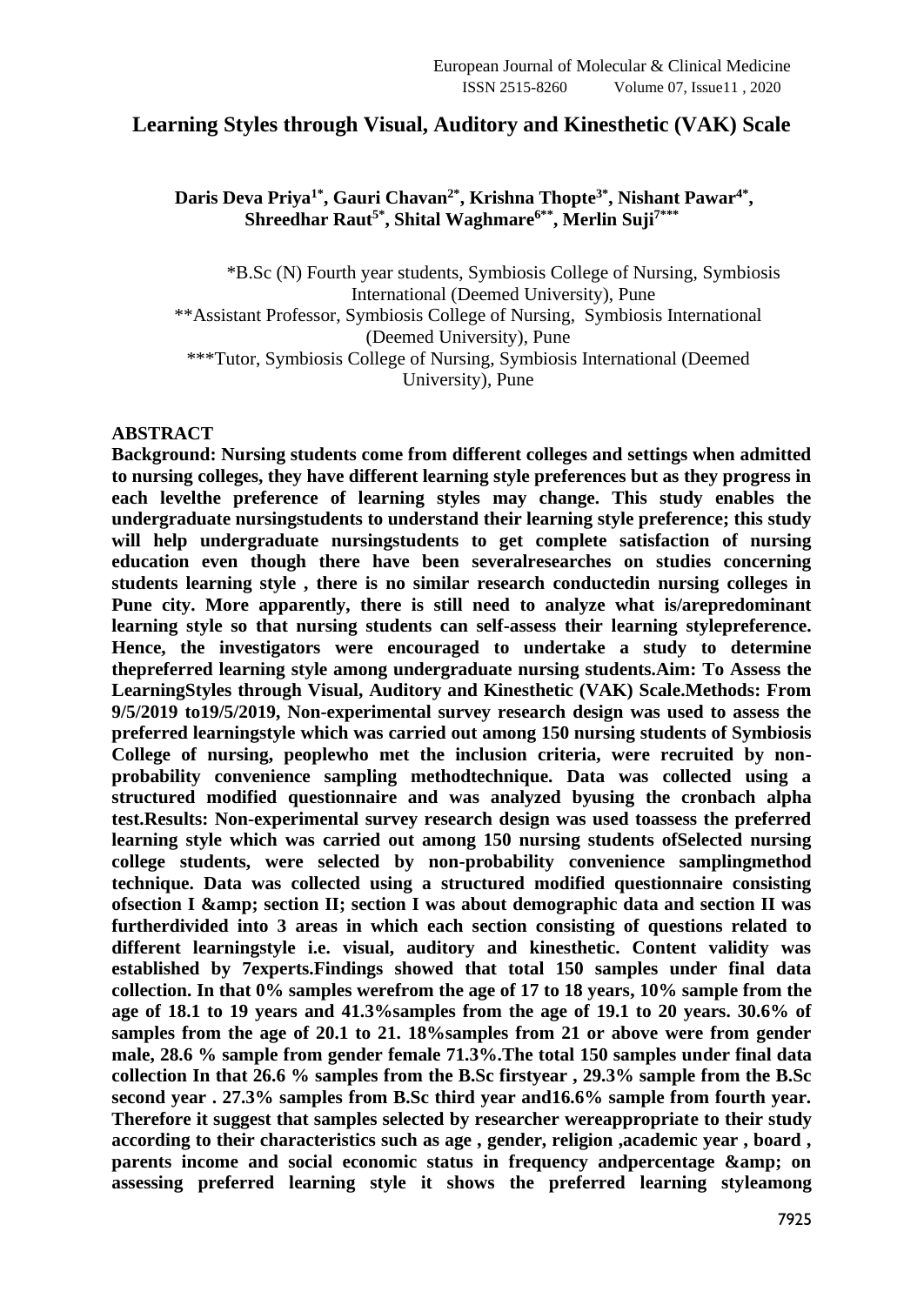**undergraduate nursing students; in which visual is 40% , auditory is 8% , kinestheticis 27.3% , visual and auditory is 2% , auditory and kinesthetic is 6% , visual and kinestheticis 13.3% and multi-sensory learner 3.3% and association between demographic data andlearning style preference was done which showed that there is significance of religion inwhich R-value is 0.1981, and P-Value is .015096 and significance of academic year in whichR-value is 0.1894 and P-Value is .020541.Conclusion: The research concludes many students prefer visual learning style which wasassessed among nursing students of Symbiosis College of nursing, Pune. The selectedparticipants were comfortable and co-operative with the study.**

### **Keywords: Assess, Visual, Auditory, Kinesthetic, Undergraduate nursing students**

### **Introduction**

According to Indian nursing council (1947), nursing students has been allotted more hours in clinical settings then in theory block. It depends on the student how they manage to study each subjects or they may also apply some learning method for each subject; for example few subject in nursing can't be learn only by visual, auditory or kinesthetic it may involve multimodal learning style.<sup>[1]</sup>Learning may be referred to as knowledge acquired through study, experience or being taught; whereas style refers to understand that every students learns differently, technically, and an individual learning style refers to the preferential way in which thestudent absorbed, processes, comprehend and retains information.Although study could related the roots of Learning style with philosophical commencement of learning but learning styles emergence may not be conditioned with philosophical.<sup>[3]</sup> Influence because learning theories but learning styles are product of Learning The learning styles inventory is intended to help or students understand how their learning style impacts upon problem solving, teamwork, handling conflict, communication and career choice; develop more learning flexibility<sup>[7]</sup>

### **Methods**

The main study was conducted from 9/5/2019 to 19/5/2019, among 150 samples that were selected by convenience sample techniques. The sample size was 150 .Sample were various college nursing students. Each subject took 15-20 minutes to complete the questionnaire.

#### **Results**

This study has been conducted to assess the preferred learning style and correlate the Learning Style through Visual, Auditory, Kinaesthetic scale among Undergraduate Nursing students of selected Nursing colleges of Pune city.

Non-experimental survey research design was used to assess the preferred learning style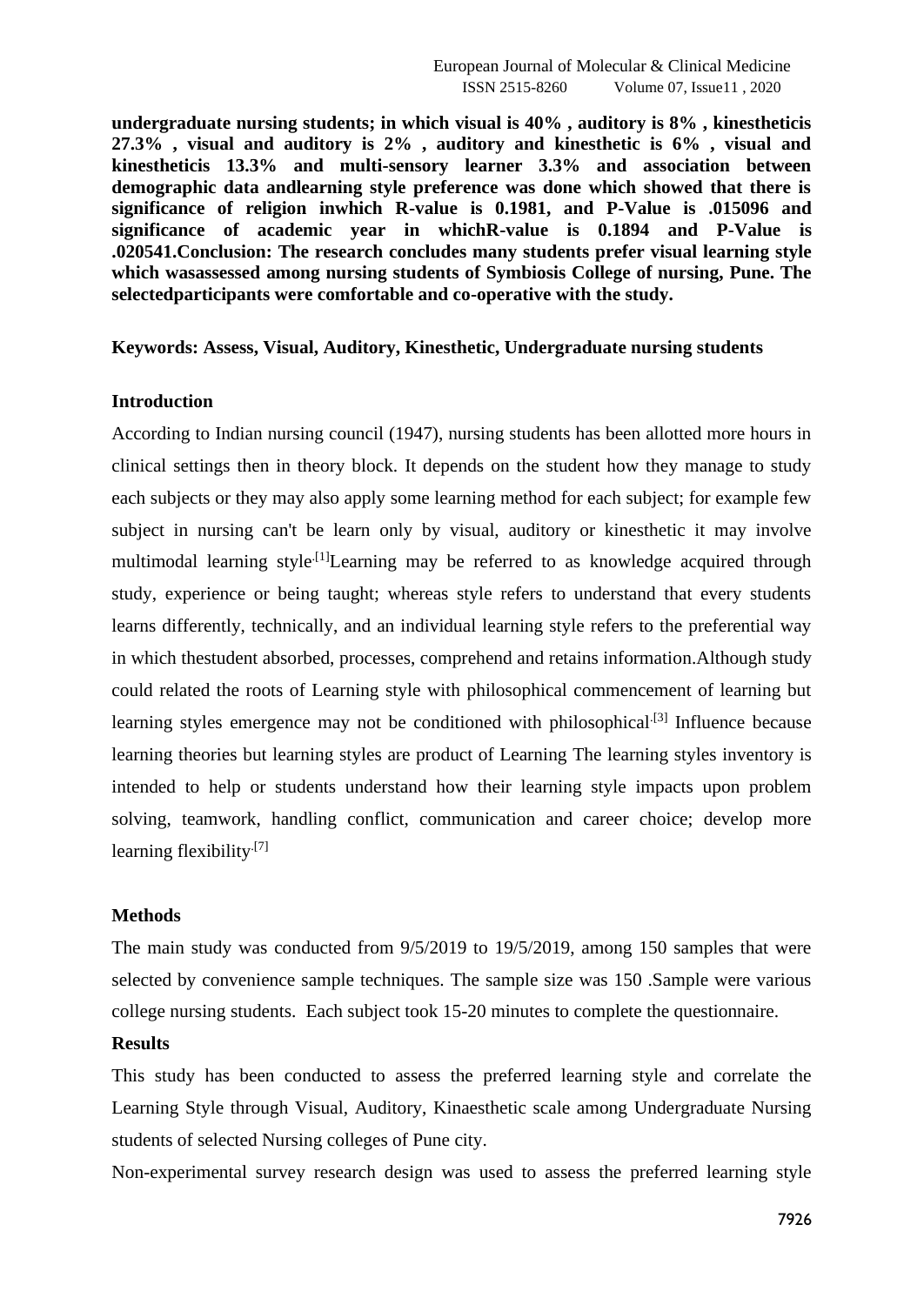which was carried out among 150 nursing students of Symbiosis College of nursing, people were selected by non- probability convenience sampling method technique. Data was collectedusing a structured modified questionnaire consisting of section I & section II; section I was about demographic data and section II was further divided into 3 areas in which each section consisting of questions related to different learning style i.e. visual, auditory and kinesthetic. Content validity was established by 7experts. Findings showed that total150 samples under final data collection. In that 0% samples were from the age of 17 to 18 years, 10% sample from the age of 18.1 to 19 years and 41.3% samples from the age of 19.1 to 20 years. 30.6% of samples from the age of 20.1 to 21. 18% samples from 21 or above were from gender male, 28.6 % sample from gender female 71.3%. The total 150 samples under final data collection In that 26.6 % samples from the Bsc first year , 29.3% sample from the Bsc second year . 27.3% samples from Bsc third year and 16.6% sample from fourth year. Therefore it suggest that samples selected by researcher were appropriate to their study according to their characteristics such as age , gender, religion , academic year , board, parents income and social economicstatus in frequency and percentage & on assessing preferred learning style itshows the preferred learning style among undergraduate nursing students; in which visual is 40% , auditory is 8% , kinesthetic is 27.3% , visual and auditory is 2% , auditory and kinesthetic is 6% , visual and kinesthetic is 13.3% and multi-sensory learner 3.3% and association between demographic data and learning style preference was done which showed that there is significance of religion inwhich R-value is 0.1981, and P-Value is.015096 and significance of academic year in which R-value is 0.1894 and P- Value is .020541.Therefore it suggest that samples selected by researcher were appropriate to their study according to their characteristics such as age , gender, religion , academic year ,board ,parents income and social economic status in frequency and percentage.

Analysis of data related to preferences of learning styles Section 1: Demographic profile of nursing students.

Table 1: Frequency and Percentage distribution of demographic data Demographic details

 $N=150$ 

| <b>Srno</b> | Items       | Frequency | Percentage $(\% )$ |
|-------------|-------------|-----------|--------------------|
|             | Age         |           |                    |
|             | $17-18$     |           | 0%                 |
|             | 18.1-19     |           | 10%                |
|             | 19.1-20     | 62        | 41.3%              |
|             | $20.1 - 21$ | 46        | 30.6%              |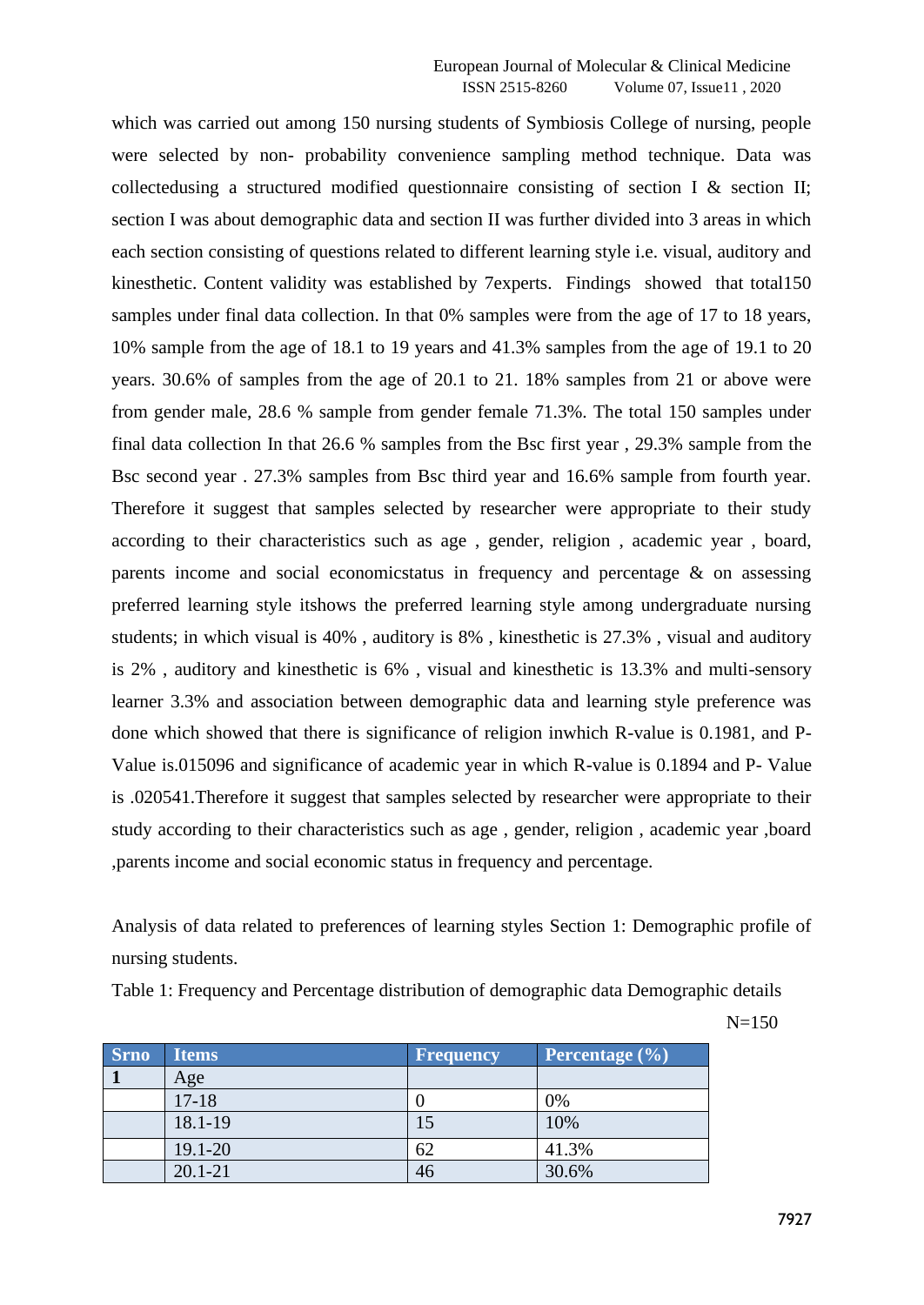|                         | $\geq$ 21            | 27             | 18%   |
|-------------------------|----------------------|----------------|-------|
| $\overline{2}$          | Gender               |                |       |
|                         | Male                 | 43             | 28.6% |
|                         | Female               | 107            | 71.3% |
| $\overline{\mathbf{3}}$ | Religion             |                |       |
|                         | Hindu                | 83             | 55.3% |
|                         | Muslim               | 8              | 5.3%  |
|                         | Other                | 12             | 8%    |
| $\overline{\mathbf{4}}$ | Academic Year        |                |       |
|                         | <b>First Year</b>    | 40             | 26.6% |
|                         | <b>Second Year</b>   | 44             | 29.3% |
|                         | Third Year           | 41             | 27.3% |
|                         | Fourth Year          | 25             | 16.6% |
| 5                       | Board (12th)         |                |       |
|                         | <b>ICSE</b>          | $\mathbf{2}$   | 1.3%  |
|                         | <b>CBSE</b>          | 26             | 17.3% |
|                         | <b>State Board</b>   | 99             | 66%   |
|                         | IB                   | 8              | 5.3%  |
|                         | Other                | 15             | 10%   |
| 6                       | Parent's Income      |                |       |
|                         | 10,000-20,000        | 25             | 16.6% |
|                         | 20,001-30,000        | 29             | 19.3% |
|                         | 30,001-40,000        | 24             | 16%   |
|                         | 40,001-50,000        | 21             | 14%   |
|                         | $\geq 50,000$        | 51             | 34%   |
| $\overline{7}$          | Socio-Economic Class |                |       |
|                         | <b>Upper Class</b>   | $\overline{7}$ | 4.6%  |
|                         | <b>Upper Middle</b>  | 91             | 60.6% |
|                         | Lower Middle         | 45             | 30%   |
|                         | <b>Upper Lower</b>   | $\overline{4}$ | 2.6%  |
|                         | Lower                | 3              | 2%    |

Table: 1 shows the demographic details of total 150 samples under final data collection. In that 0% samples were from the age of 17 to 18 years, 10% sample from the age of 18.1 to 19 years and 41.3% samples from the age of 19.1 to 20 years. 30.6% of samples from the age of 20.1 to 21. 18% samples from 21 or above were from gender male, 28.6 % sample from gender female 71.3%. The total 150 samples under final data collection In that 26.6 % samples from the Bsc first year , 29.3% sample from the Bsc second year . 27.3% samples from Bsc third year and 16.6% sample from fourth year. Therefore it suggest that samples selected by researcher were appropriate to their study according to their characteristics such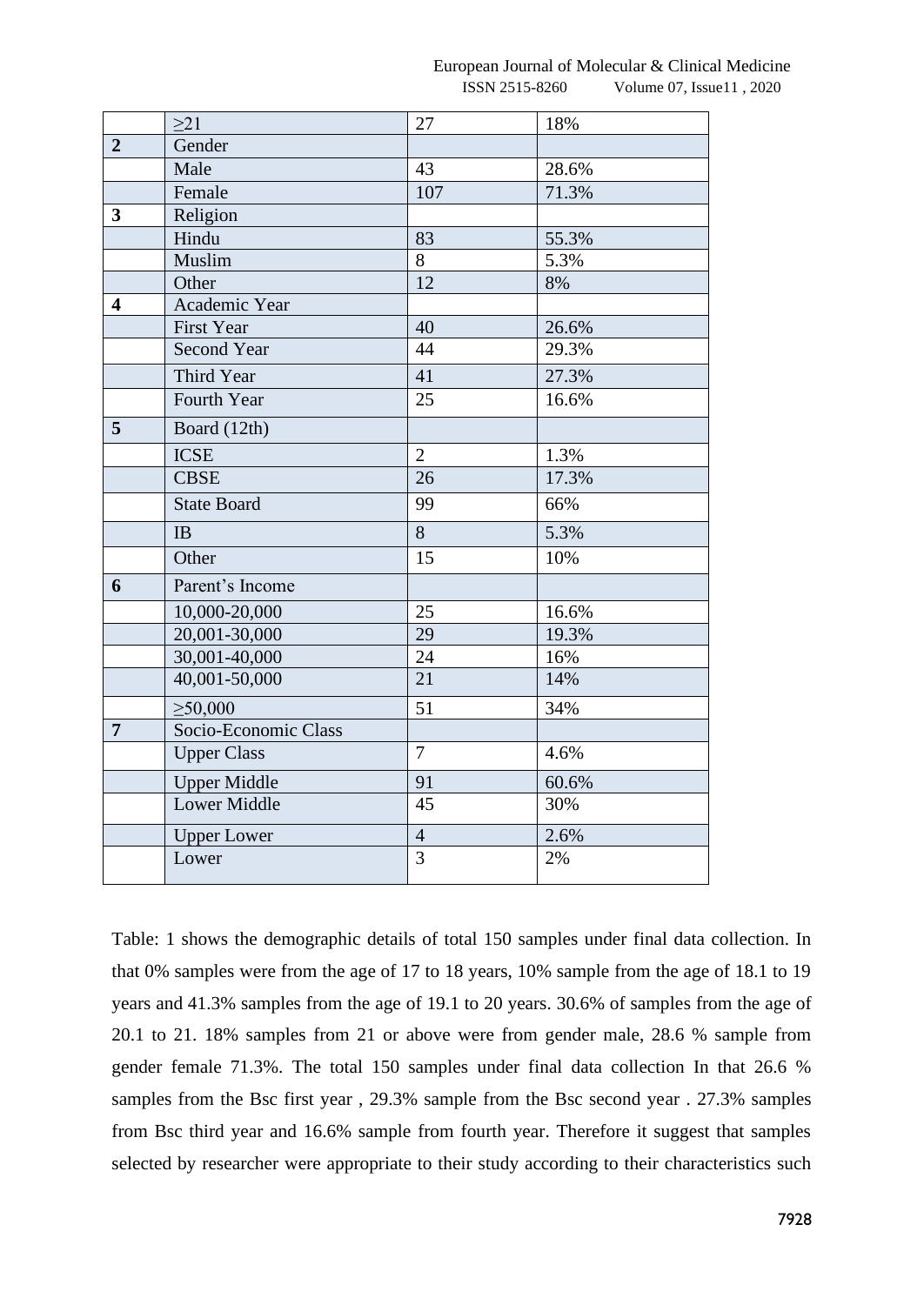as age , gender, religion , academic year , board , parents income and social economic status in frequency and percentage.

## **Section II: Preferred Learning Style**

Table 2: Preferred Learning Style

 $N=150$ 

| <b>Preferred</b><br><b>LearningStyles</b> | <b>Frequency</b> | <b>Percentage</b> |
|-------------------------------------------|------------------|-------------------|
| Visual                                    | 60               | 40%               |
| Auditory                                  | 12               | 8%                |
| Kinaesthetic                              | 41               | 27.3%             |
| <b>Visual And Auditory</b>                | 3                | 2%                |
| And<br>Auditory<br>Kinaesthetic           | 9                | 6%                |
| Visual And<br>Kinaesthetic                | 20               | 13.3%             |
| Multi-Sensory Learner                     | 5                | 3.3%              |

Table 2: this figure shows the preferred learning style among undergraduated Nursing students; in which visual is 40% , auditory is 8% , kinesthetic is 27.3% , visual and auditory is 2% , auditory and kinesthetic is 6% , visual and kinesthetic is 13.3% and multi-sensory learner 3.3% .

# **Section III: Association between demographic details and Learning styles**

Table 3: Association between demographic details and Learning styles

N=150

| <b>Srno</b>    | <b>Demographic Variable</b> | $R -$        | $P-$         | <b>REMARK</b>   |
|----------------|-----------------------------|--------------|--------------|-----------------|
|                |                             | <b>Value</b> | <b>Value</b> |                 |
| $\mathbf{1}$   | Age                         | 0.1192       | .146943      | Not significant |
| $\overline{2}$ | Gender                      |              | .112833      | Not significant |
|                |                             | 0.1307       |              |                 |
| 3              | Religion                    | 0.1981       | .015096      | Significant     |
| $\overline{4}$ | Academic year               | 0.1894       | .020541      | Significant     |
| $\overline{5}$ | Board                       | $-0.095$     | .247521      | Not significant |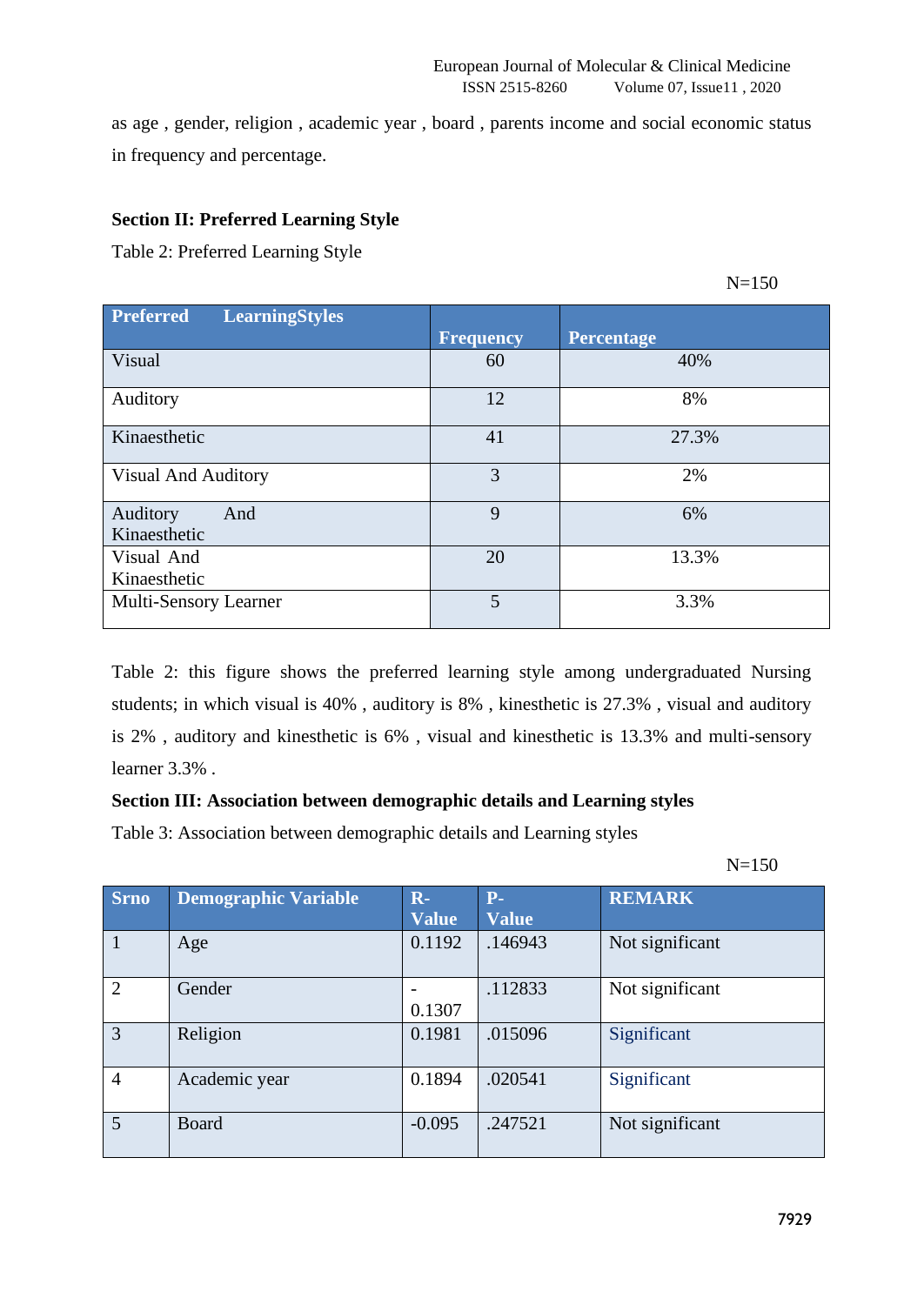European Journal of Molecular & Clinical Medicine ISSN 2515-8260 Volume 07, Issue11 , 2020

| - h | Parents income       | 0.0443 | .590379 | Not significant |
|-----|----------------------|--------|---------|-----------------|
|     | Socio economic class | 0.0712 | .387926 | Not significant |

Table 3: This section and above table deals with the association between demographic details and learning styles. Karl Pearson coefficient correlation method was used to find out the association between the demographic data and learning style in which we found out that there is significance of religion in which R- value is 0.1981, and P-Value is .015096 and significance of academic year in which R-value is 0.1894 and P-Value is .020541.

#### **Discussion :**

This study has been conducted to assess the preferred learning style and correlate the Learning Style through Visual, Auditory, Kinaesthetic scale among Undergraduate Nursing students of selected Nursing colleges of Pune city.The demographic variable selected in the study was age, gender, religion, academic year, board, parent's income and social economic status in frequency and percentage.<sup>4</sup> The frequency and percentage distribution of demographic variables shows total samples of 150 for final data collection; in which 0% samples werefrom the age group of 17 to 18 years, 10% sample were from the age group of 18.1 to 19 years and 41.3% samples were from the age group of 19.1 to 20 years. 30.6% of samples were from the age group of 20.1 to 21. 18% samples from were from age group of 21 or above were from gender male, 28.6 % sample were from gender female 71.3%.The total sample for final data collection was 150; in that 26.6 % samples from the Bsc first year , 29.3% sample from the Bsc second year . 27.3% samples from Bsc third year and 16.6% sample from fourth year.The findings of our research shows that most of the samples preferred visual learning style which is about 40% , auditory is 8%, kinesthetic is 27.3%, visual and auditory is 2% , auditory and kinesthetic is 6% , visual and kinesthetic is 13.3% and multi- sensory learner 3.3% .There are studies which were conducted for medical students which showed some similar results are as follows:Radhwan Hussein Ibrahim Dhia-Alrahman Hussein conducted a research for department of College ofNursing in University of Mosul College of Nursing and University of Kirkuk; title of research was assessment of visual, auditory, and kinesthetic learning style among undergraduate nursing students it was conducted in the year 2016; the result was most of the student's preferred Visual, Auditory, and Kinesthetic learning style of the study sample was (40.0%), (29.5%), and 30.5%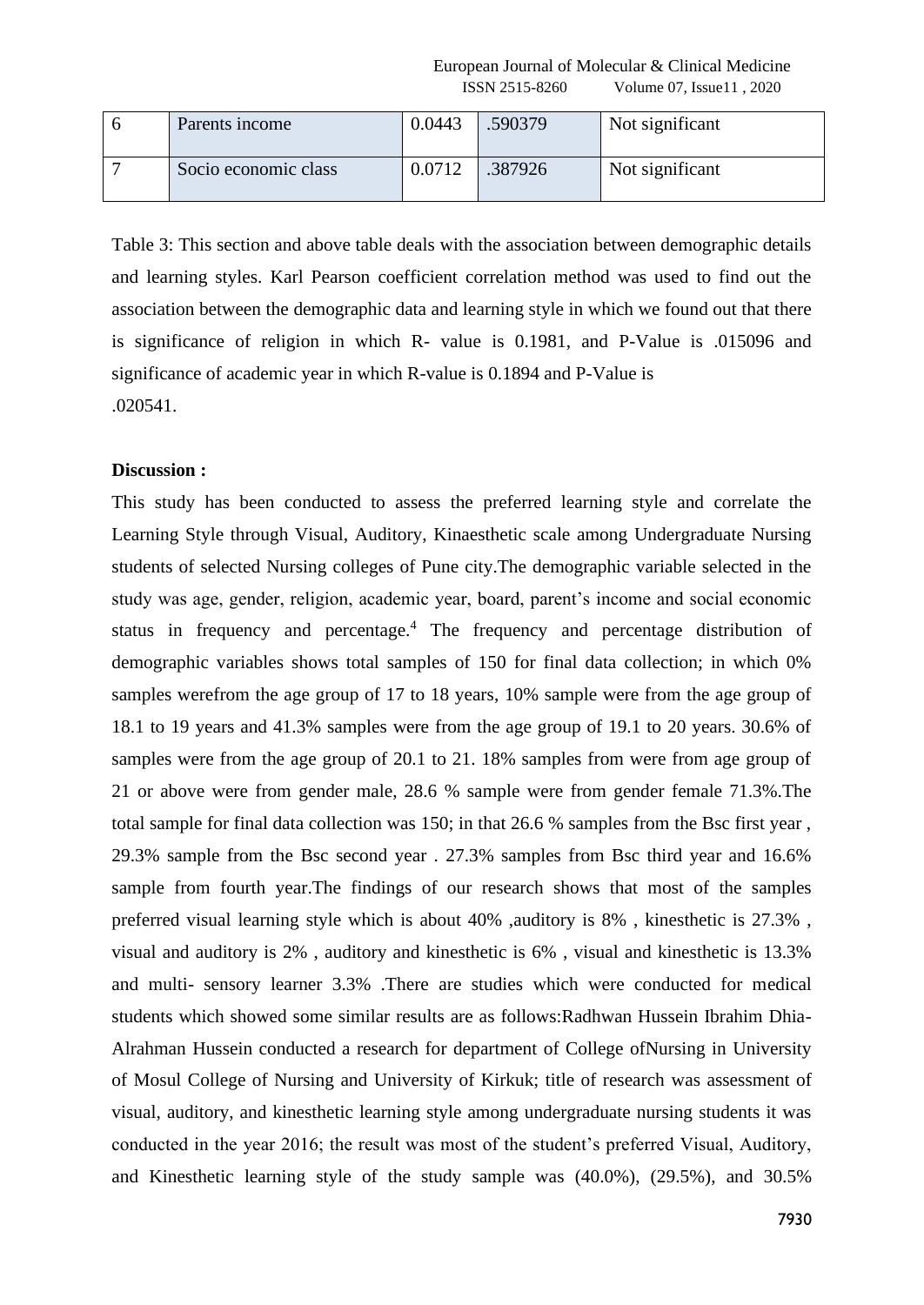respectively which is similar to our study because even our research got the same result as above as well it was conducted among nursing students were samples mostly preferred visual 40% ,auditory is 8% , kinesthetic is 27.3%.Anuradha Joshi, Anusha Prabhakaran, Jaishree Ganjiwale, and Deva shish Palka conducted research among MBBS students of a private college at western India; the study was conducted among 1st year students the results were as follows the students preferred kinesthetic ( 33%), followed by auditory (16%), then visual (14.6%), and lastly read-write (7.86%) where as in our research results were samples mostly preferred visual 40% ,auditory is 8%, kinesthetic is 27.3%.2 A. Alharbi conducted a research in department of German language college of foreign languages, Namik kennel university in the year 2017among nursing students in which the results were most of the students preferred visual (67.9%), followed by active (50%) and sequential (37.5%) learning preferences where as in our also most of the samples preferred visual learning style(40%).

These are studies which are similar to our study findings and it was conducted among nursing students and the possibility of the same results and findings are may be due to the reason is that samples are from nursing colleges and medical college and also sharing the same stream which deals not only with the theoretical part but as well as with the practical sessions which is in turn related to seeing the things and learning that is visual and also by demonstrations which is nothing but kinesthetic and in nursing or any other medical stream things aren't learned only by listening or by theory blocks but most of the things are learned by practical session.

#### **Conclusion**

The findings indicated that questionnaire was an effective strategy in bringing the preferred learning styles. The similar to our study findings and it was conducted among nursing students and the possibility of the same results and findings are may be due to the reason is that samples are from nursing colleges and medical college and also sharing the same stream which deals not only with the theoretical part but as well as with the practical sessions which is in turn related to seeing the things and learning that is visual and also by demonstrations which is nothing but kinesthetic and in nursing or any other medical stream things aren't learned only by listening or by theory blocks but most of the things are learned by practical session. The structured questionnaire was acceptable and useful method of assessing the preferred learning styles.

**Conflict of interest:** The authors declare that they have no conflict of interests